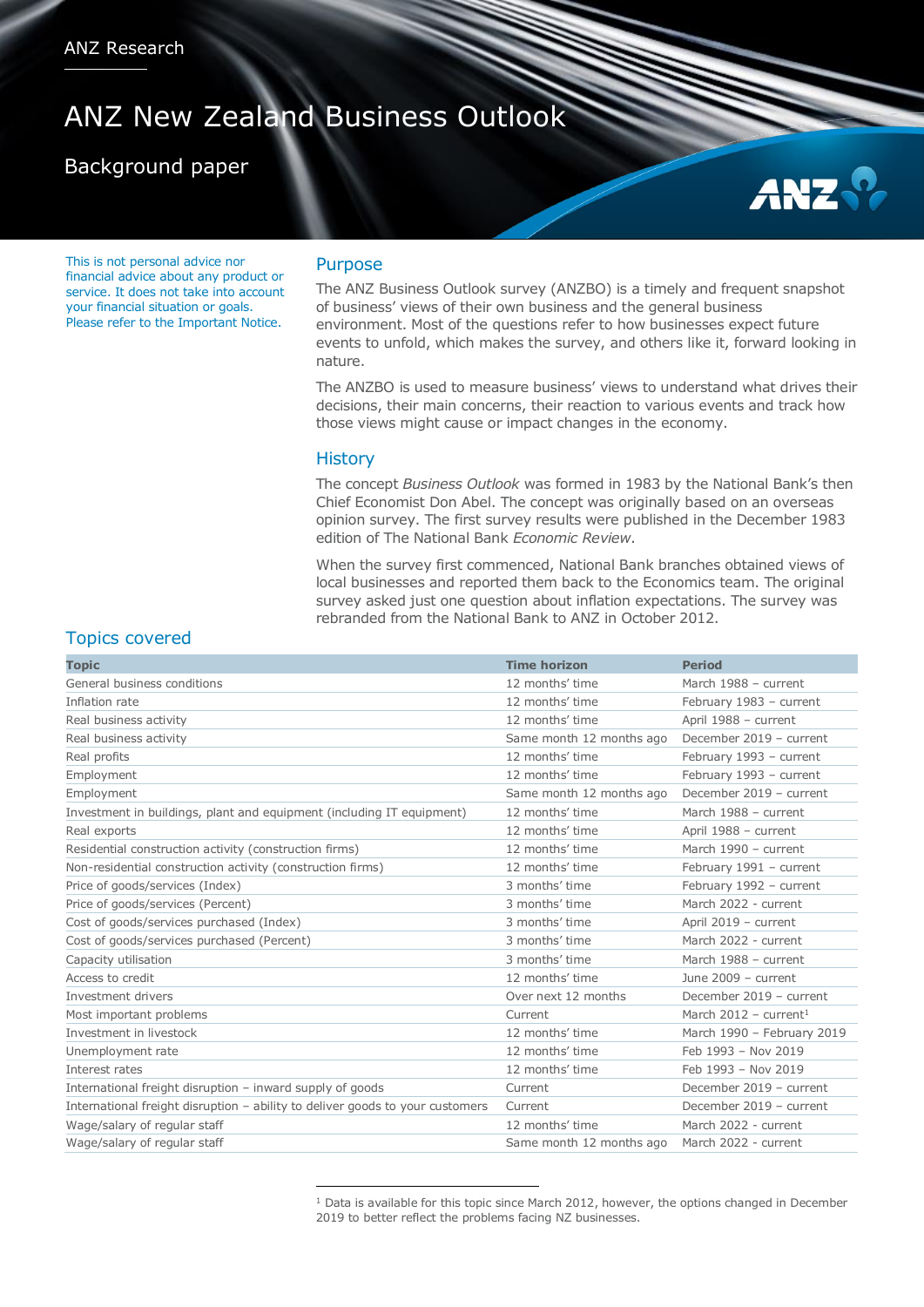#### Frequency and timing

The survey is generally published within the last two business days of each month. Data is not collected for January.

#### Data source

The ANZBO is a survey made up largely of past and current ANZ business clients, although the survey is not limited to those affiliated with ANZ.

The survey is not a random sample; it is not drawn from a sample frame of the NZ business population such as Stats NZ's Business Register. Survey respondents are added to the distribution list on request or if they accept an invitation to participate in the survey. We ask that the person responding can adequately represent the view of the business.

Businesses are able to opt out of the survey at any time.

Each month, approximately 2000 email invitations are sent out to respondents. Hard copy survey forms ceased from May 2020 due to difficulties with COVID.

In 2019, we received an average of 380 responses each month.

#### Coverage – industry

Firms are allocated to one of our published sectors (agriculture, construction, retail, manufacturing, services) based on trading activity information obtained directly from the respondent or from publicly available information.

Since 2017, Australian and New Zealand Standard Industrial Classification (ANZSIC) codes have been allocated to compare the industry breakdown with that of official statistics (figure 1) published by national statistics organisations. Stats NZ's business demography data shows the industry breakdown which underpins their suite of business statistics<sup>2</sup>.



The survey is fairly well representative of NZ's business population although there are obvious discrepancies. The survey is overrepresented by manufacturing and professional, scientific and technical services industry firms; and is underrepresented in agriculture, forestry and fishing.

<u>.</u>

<sup>&</sup>lt;sup>2</sup> Stats NZ business demography data (2020). We have removed ANZSIC L671 property operators (owner occupiers) for the industry comparison.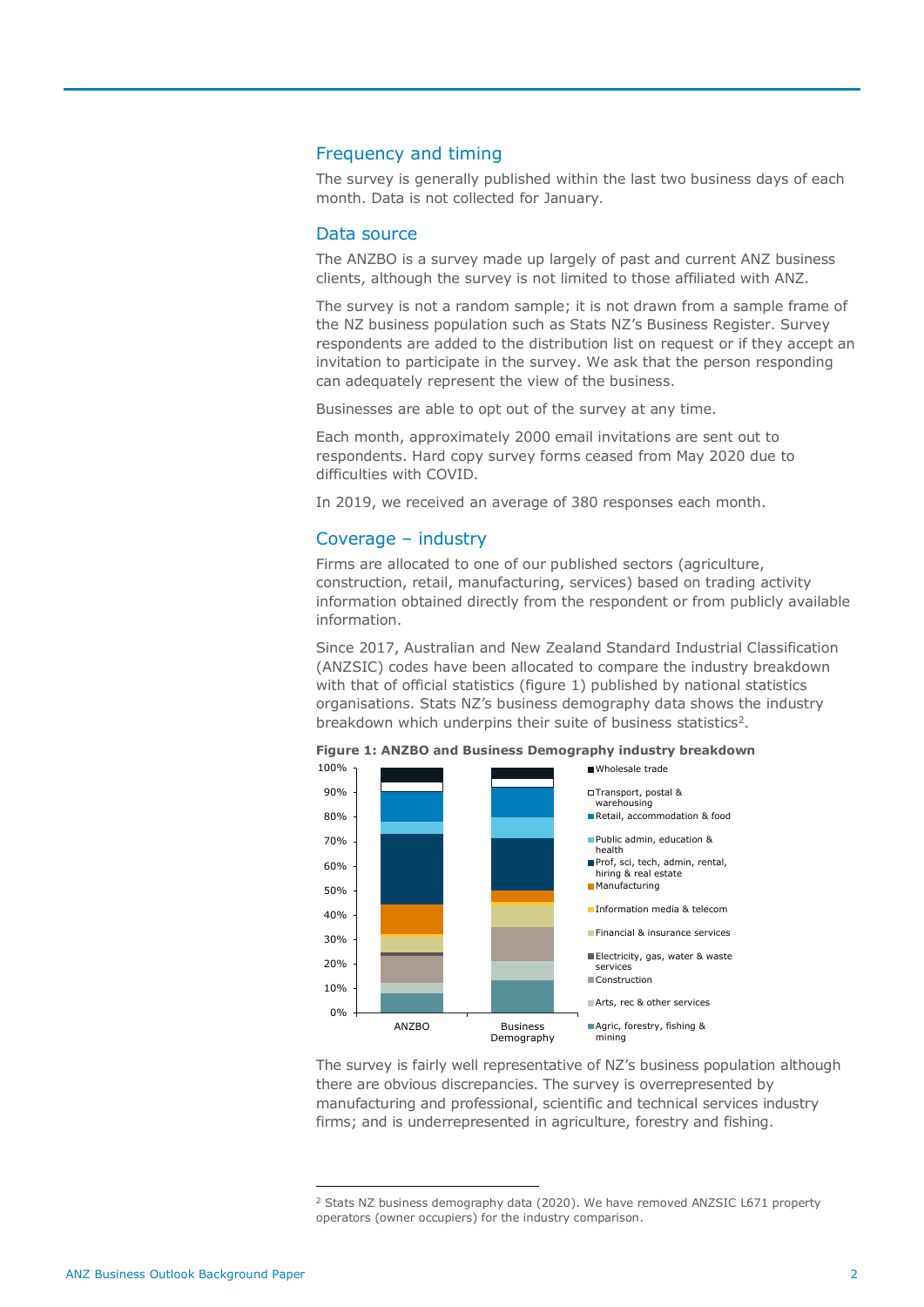This likely introduces a degree of bias into the survey, which won't necessarily be constant through time. We encourage users to consider this when interpreting survey results.

### Coverage – region

The survey represents NZ businesses well among regions, with two notable exceptions. The survey is overrepresented by businesses operating in Wellington and underrepresented in Auckland.



#### **Figure 2: ANZBO and business demography regional breakdown**

#### Survey measures

The reported statistic is the net balance of the positive and negative responses, commonly used in business sentiment surveys. The net balance is calculated by subtracting the percentage of negative responses from the percentage of positive responses for each question.

#### More information

Our monthly business outlook reports are available on our [website.](https://www.anz.co.nz/about-us/economic-markets-research/)

Access and subscribe at [research.anz.com.](http://www.research.anz.com/)

Follow us @ANZ\_Research

If you would like to be part of the ANZ Business Outlook survey, please email [nzeconomics@anz.com.](mailto:nzeconomics@anz.com)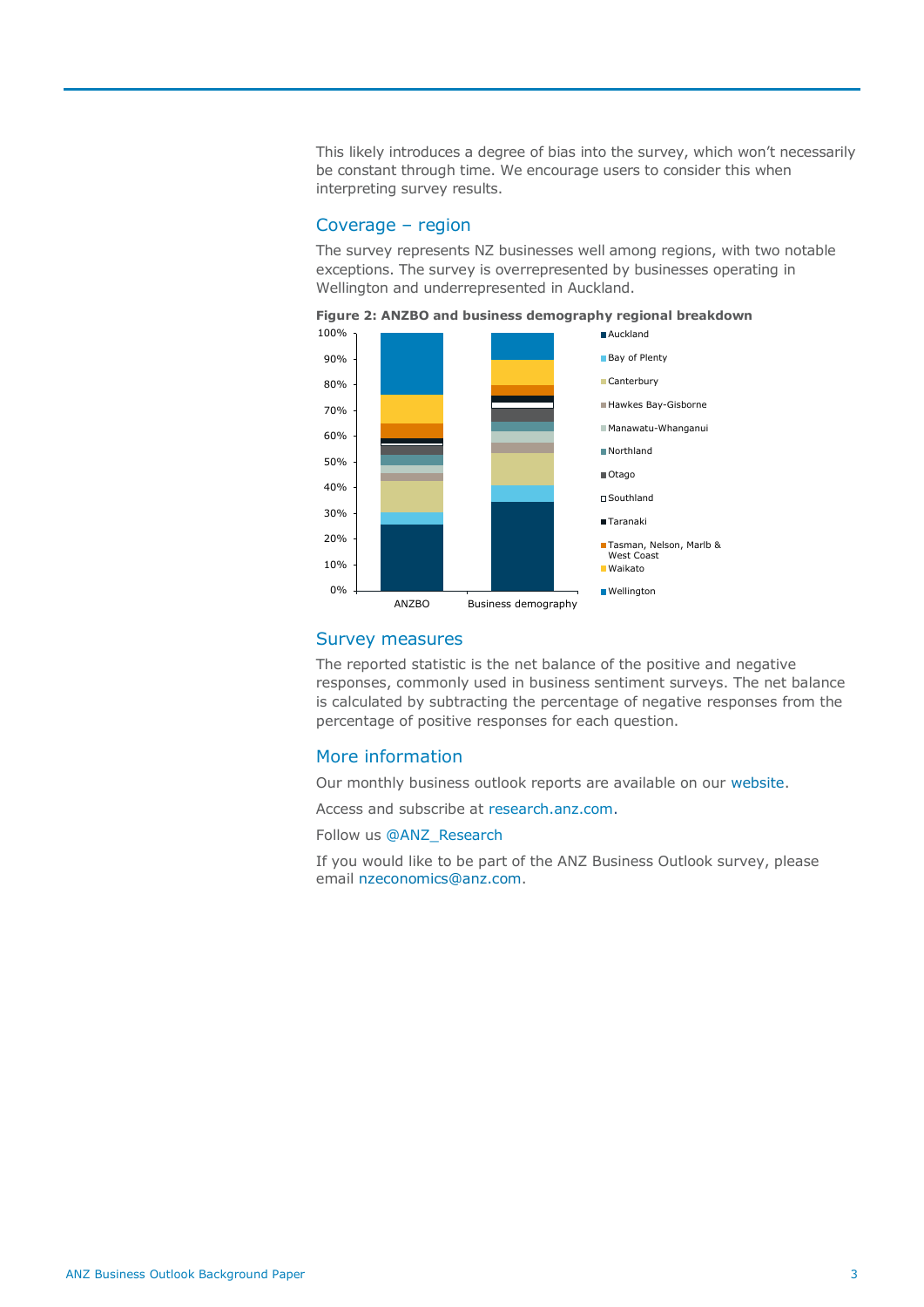### Appendix 1: Survey questionnaire



#### YOUR BUSINESS

With regard to your business how do you expect the following variables to have changed in 12 months' time?

| Average wages/salaries of regular staff (not<br>contractors)                     | $\frac{0}{0}$ |                      |           |
|----------------------------------------------------------------------------------|---------------|----------------------|-----------|
|                                                                                  | Increased     | Remained the<br>same | Decreased |
| Real Business Activity (i.e. volume, not \$<br>revenue)                          | ∩             | ∩                    | O         |
| Real Profits (i.e. inflation adjusted profits)                                   | ∩             | ∩                    | O         |
| Employment                                                                       | ∩             | O                    | O         |
| Investments in buildings, plant, equipment<br>(including IT equipment)           | O             | ∩                    | ∩         |
| Real Exports (i.e. volume, not \$ revenue)                                       | ∩             | ∩                    | ∩         |
| Residential construction activity (volume, leave<br>blank if not applicable)     |               | ∩                    | ∩         |
| Non-residential construction activity (volume,<br>leave blank if not applicable) |               |                      |           |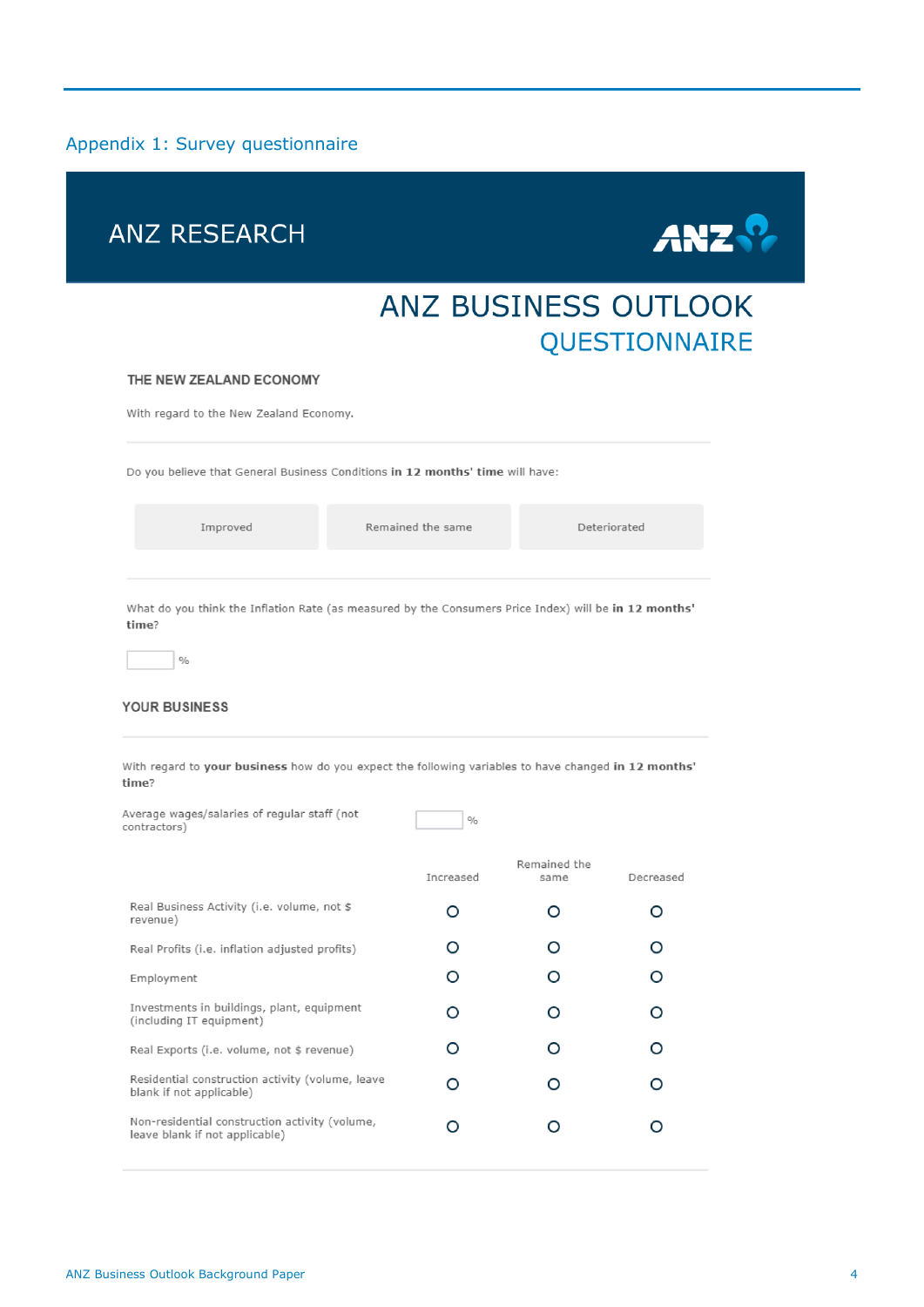With regard to your business how do you expect the following variables to have changed in 3 months' time?

| Average selling price of your goods/services<br>Average cost of goods/services purchased                  | $\%$<br>$\%$ |                      |           |
|-----------------------------------------------------------------------------------------------------------|--------------|----------------------|-----------|
|                                                                                                           | Increased    | Remained the<br>same | Decreased |
| Capacity Utilisation (i.e. operating rate of<br>existing capital equipment, ignoring seasonal<br>factors) |              |                      |           |

With regard to your business, compared with the same month one year ago, how have the following variables changed?

| Average wages/salaries of regular staff (not<br>contractors) |           | $\%$              |           |  |  |
|--------------------------------------------------------------|-----------|-------------------|-----------|--|--|
|                                                              | Increased | Remained the same | Decreased |  |  |
| Real Business Activity<br>(i.e. volume, not \$<br>revenue)   |           |                   |           |  |  |
| Employment                                                   |           |                   |           |  |  |

Will it be easier or harder to get credit in New Zealand in 12 months' time?

| Easier | Remain the same | Harder |
|--------|-----------------|--------|
|--------|-----------------|--------|

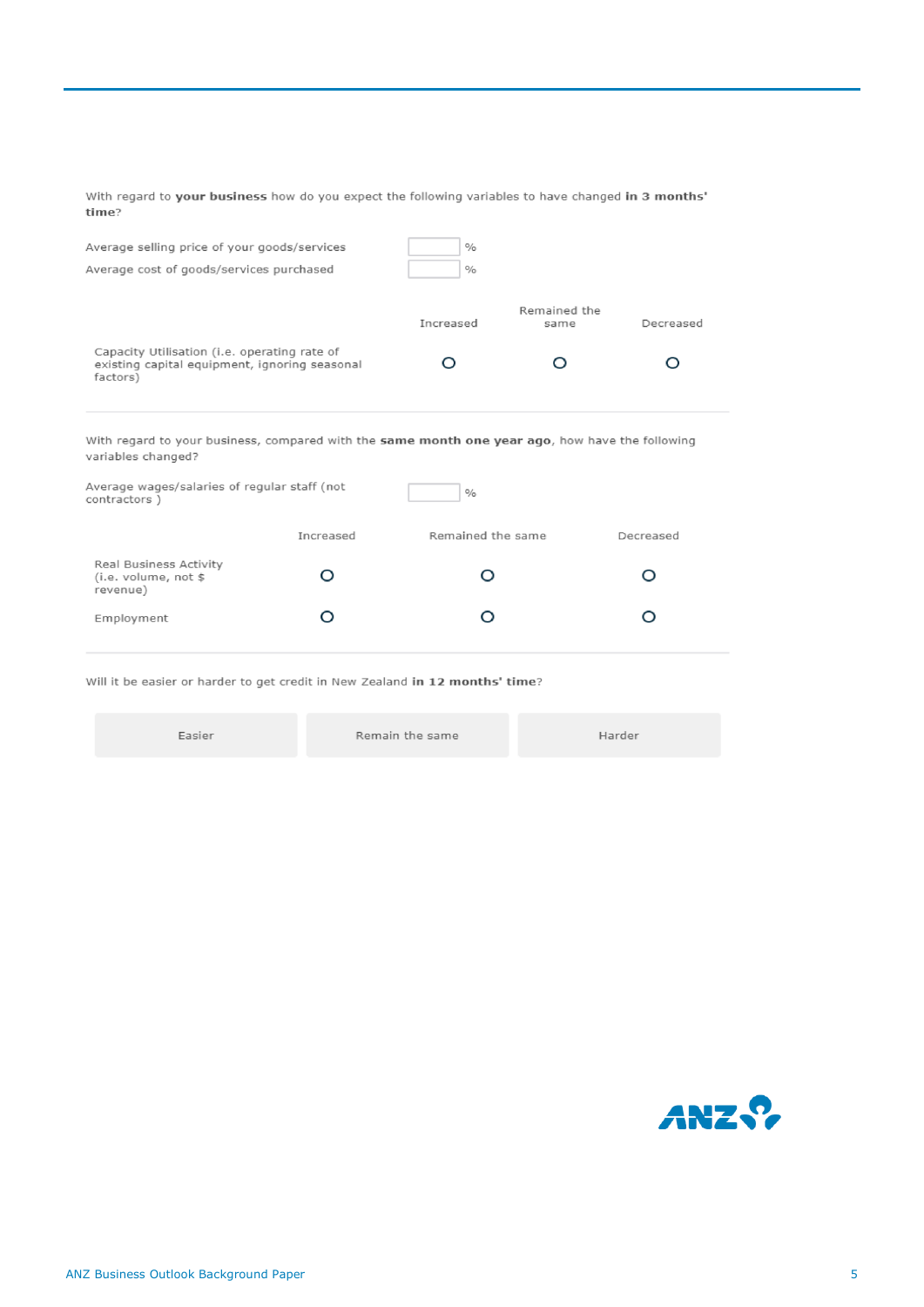#### How many employees do you have?

| Between 6 and 20<br>51 or more | 5 or less | Between 21 and 50 |
|--------------------------------|-----------|-------------------|
|                                |           |                   |

Whether your business expects to invest in buildings, plant or equipment (including IT equipment) over the next 12 months or not, what are the three main considerations that have driven this expectation?  $(1 =$ most important consideration,  $2 =$  second most important,  $3 =$  third most important)

Drag 3 items into the box on the right

| <b>Items</b>                     |                              |
|----------------------------------|------------------------------|
| The domestic economic<br>outlook | Three main<br>considerations |
| The global economic<br>outlook   |                              |
| Labour costs                     |                              |
| Skilled labour shortages         |                              |
| Level of spare capacity          |                              |
| Interest rates                   |                              |
| Credit availability              |                              |
| The exchange rate                |                              |
| Central government policy        |                              |
| Local government policy          |                              |
| Other (please specify)           |                              |

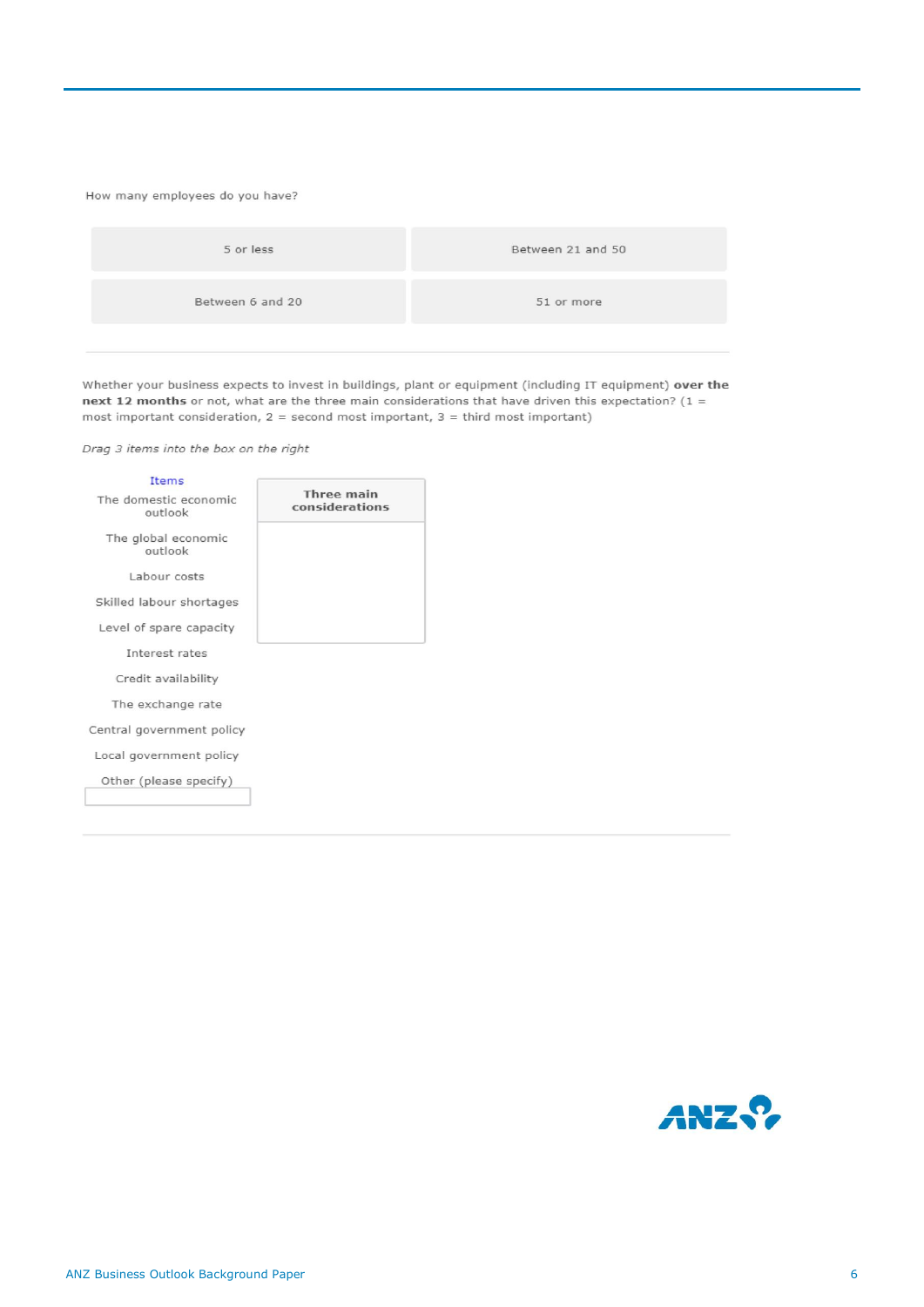What are the top 3 most important problems facing your firm?

Drag 3 items into the box on the right

![](_page_6_Figure_2.jpeg)

For the following statements, please rate the impact on your business from 0 (none) to 10 (extreme) of current international freight disruptions:

|                                               |  |  | 0 1 2 3 4 5 6 7 8 9                                               |  |  | 10 |
|-----------------------------------------------|--|--|-------------------------------------------------------------------|--|--|----|
|                                               |  |  |                                                                   |  |  |    |
| Ability to deliver goods<br>to your customers |  |  | $0\,$ $0\,$ $0\,$ $0\,$ $0\,$ $0\,$ $0\,$ $0\,$ $0\,$ $0\,$ $0\,$ |  |  |    |

![](_page_6_Picture_5.jpeg)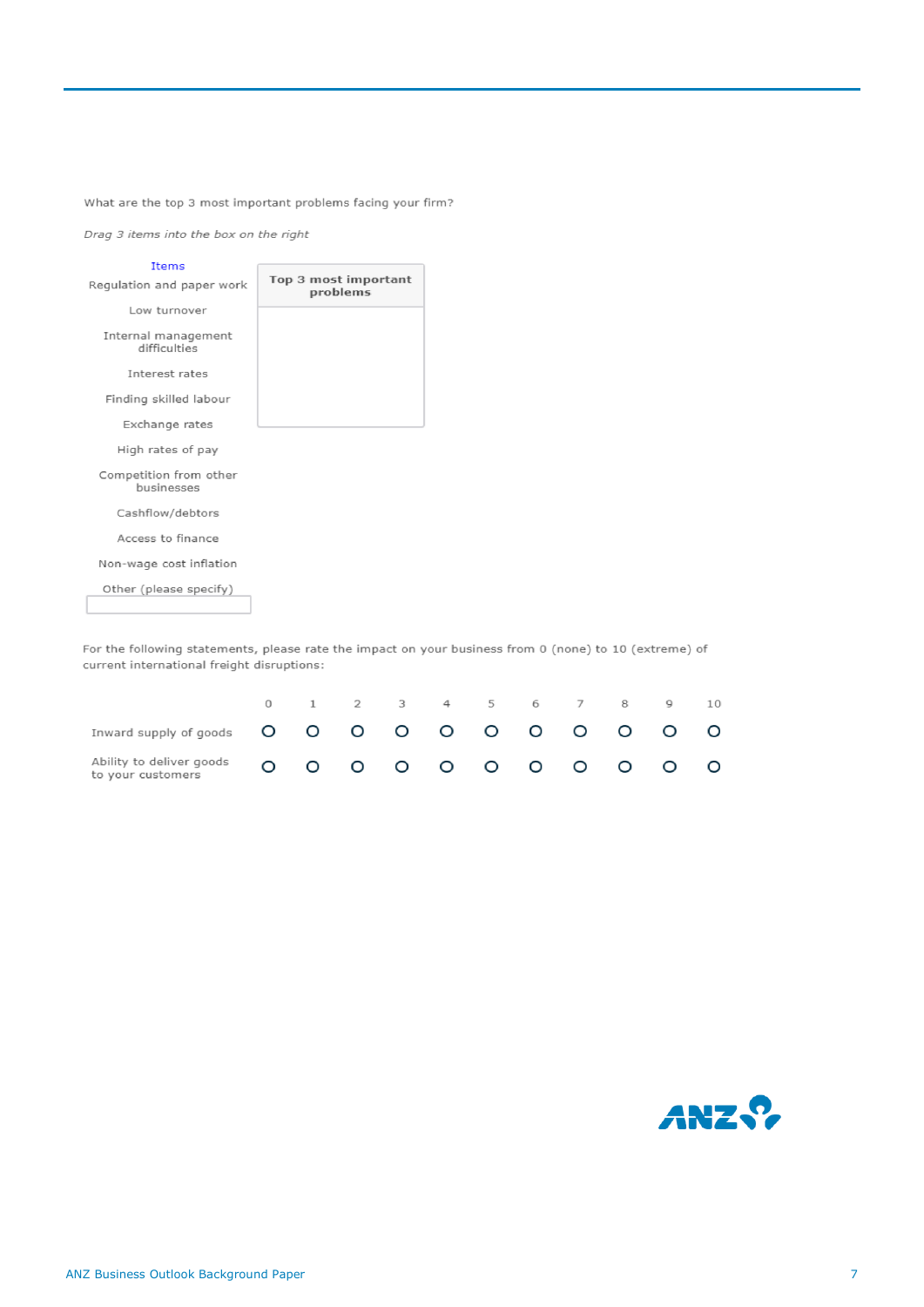#### Last updated: 28 February 2022

**This document (which may be in the form of text, image, video or audio) is intended for ANZ's Institutional, Markets and Private Banking clients. It should not be forwarded, copied or distributed. The opinions and research contained in this document are (a) not personal advice nor financial advice about any product or service; (b) provided for information only; and (c) intended to be general in nature and does not take into account your financial situation or goals.** 

This document may be restricted by law in certain jurisdictions. Persons who receive this document must inform themselves about and observe all relevant restrictions.

**Disclaimer for all jurisdictions:** This document is prepared and distributed in your country/region by either: Australia and New Zealand Banking Group Limited (ABN11 005 357 522) (**ANZ**); or its relevant subsidiary or branch (each, an **Affiliate**), as appropriate or as set out below.

This document is distributed on the basis that it is only for the information of the specified recipient or permitted user of the relevant website (**recipients**).

This document is solely for informational purposes and nothing contained within is intended to be an invitation, solicitation or offer by ANZ to sell, or buy, receive or provide any product or service, or to participate in a particular trading strategy.

Distribution of this document to you is only as may be permissible by the laws of your jurisdiction, and is not directed to or intended for distribution or use by recipients resident or located in jurisdictions where its use or distribution would be contrary to those laws or regulations, or in jurisdictions where ANZ would be subject to additional licensing or registration requirements. Further, the products and services mentioned in this document may not be available in all countries.

ANZ in no way provides any financial, legal, taxation or investment advice to you in connection with any product or service discussed in this document. Before making any investment decision, recipients should seek independent financial, legal, tax and other relevant advice having regard to their particular circumstances.

Whilst care has been taken in the preparation of this document and the information contained within is believed to be accurate, ANZ does not represent or warrant the accuracy or completeness of the information Further, ANZ does not accept any responsibility to inform you of any matter that subsequently comes to its notice, which may affect the accuracy of the information in this document.

Preparation of this document and the opinions expressed in it may involve material elements of subjective judgement and analysis. Unless specifically stated otherwise: they are current on the date of this document and are subject to change without notice; and, all price information is indicative only. Any opinions expressed in this document are subject to change at any time without notice.

ANZ does not guarantee the performance of any product mentioned in this document. All investments entail a risk and may result in both profits and losses. Past performance is not necessarily an indicator of future performance. The products and services described in this document may not be suitable for all investors, and transacting in these products or services may be considered risky.

ANZ expressly disclaims any responsibility and shall not be liable for any loss, damage, claim, liability, proceedings, cost or expense (Liability) arising directly or indirectly and whether in tort (including negligence), contract, equity or otherwise out of or in connection with this document to the extent permissible under relevant law. Please note, the contents of this document have not been reviewed by any regulatory body or authority in any jurisdiction.

ANZ and its Affiliates may have an interest in the subject matter of this document. They may receive fees from customers for dealing in the products or services described in this document, and their staff and introducers of business may share in such fees or remuneration that may be influenced by total sales, at all times received and/or apportioned in accordance with local regulatory requirements. Further, they or their customers may have or have had interests or long or short positions in the products or services described in this document, and may at any time make purchases and/or sales in them as principal or agent, as well as act (or have acted) as a market maker in such products. This document is published in accordance with ANZ's policies on conflicts of interest and ANZ maintains appropriate information barriers to control the flow of information between businesses within it and its Affiliates.

Your ANZ point of contact can assist with any questions about this document including for further information on these disclosures of interest.

#### **Country/region specific information:** Unless stated otherwise, this document is distributed by Australia and New Zealand Banking Group Limited (**ANZ**).

**Australia.** ANZ holds an Australian Financial Services licence no. 234527. For a copy of ANZ's Financial Services Guide please [click here](http://www.anz.com/documents/AU/aboutANZ/FinancialServicesGuide.pdf)  or request from your ANZ point of contact.

**Brazil.** This document is distributed on a cross border basis and only following request by the recipient.

**Brunei, India, Japan, Kuwait, Malaysia, Switzerland, Taiwan.** This document is distributed in each of these jurisdictions by ANZ on a cross-border basis.

**Cambodia.** The information contained in this document is confidential and is provided solely for your use upon your request. This does not constitute or form part of an offer or solicitation of any offer to engage services, nor should it or any part of it form the basis of, or be relied in any connection with, any contract or commitment whatsoever. ANZ does not have a licence to undertake banking operations or securities business or similar business, in Cambodia. By requesting financial services from ANZ, you agree, represent and warrant that you are engaging our services wholly outside of Cambodia and subject to the laws of the contract governing the terms of our engagement.

**Chile.** You understand and agree that ANZ Banking Group Limited is not regulated by Chilean Authorities and that the provision of this document is not subject to any Chilean supervision and is not guaranteed by any regulatory or governmental agency in Chile. **Fiji.** For Fiji regulatory purposes, this document and any views and recommendations are not to be deemed as investment advice. Fiji investors must seek licensed professional advice should they wish to make any investment in relation to this document.

**Hong Kong.** This document is issued or distributed in Hong Kong by the Hong Kong branch of ANZ, which is registered at the Hong Kong Monetary Authority to conduct Type 1 (dealing in securities), Type 4 (advising on securities) and Type 6 (advising on corporate finance) regulated activities. The contents of this document have not been reviewed by any regulatory authority in Hong Kong. **India.** If this document is received in India, only you (the specified recipient) may print it provided that before doing so, you specify on it your name and place of printing.

**Macau.** Click [here](https://publications.anz.com/SingletrackCMS__DownloadDocument?uid=99702b34-f49e-4c62-b4d0-ba0205338c02&docRef=9fbcab60-c878-4b2d-9370-b41c8a164f02&jobRef=c2e420ad-d052-4505-a190-d5f9351aef5f) to read the disclaimer for all jurisdictions in Mandarin. 澳**门.** 点[击此处阅](https://publications.anz.com/SingletrackCMS__DownloadDocument?uid=99702b34-f49e-4c62-b4d0-ba0205338c02&docRef=9fbcab60-c878-4b2d-9370-b41c8a164f02&jobRef=c2e420ad-d052-4505-a190-d5f9351aef5f)读所有司法管辖区的免责声明的中文版。 **Myanmar.** This document is intended to be general and part of ANZ's customer service and marketing activities when implementing its functions as a licensed bank. This document is not Securities Investment Advice (as that term is defined in the Myanmar Securities Transaction Law 2013).

**New Zealand.** This material is for information purposes only and is not financial advice about any product or service. We recommend seeking financial advice about your financial situation and goals before acquiring or disposing of (or not acquiring or disposing of) a financial product.